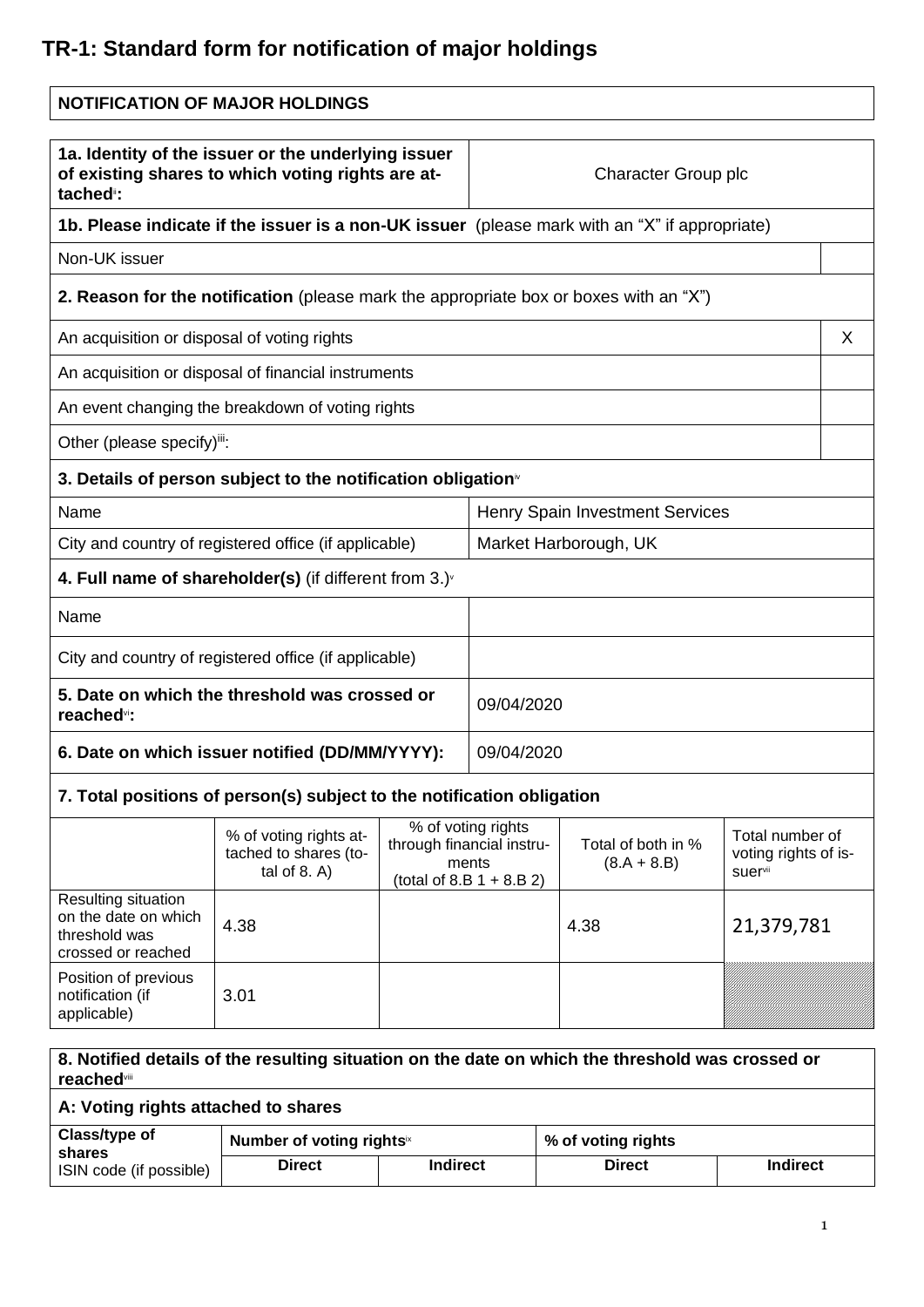|                      | (Art 9 of Directive<br>2004/109/EC) (DTR5.1) | (Art 10 of Directive<br>2004/109/EC)<br>(DTR5.2.1) | (Art 9 of Directive<br>2004/109/EC) (DTR5.1) | (Art 10 of Directive<br>2004/109/EC)<br>(DTR5.2.1) |
|----------------------|----------------------------------------------|----------------------------------------------------|----------------------------------------------|----------------------------------------------------|
| GB0008976119         |                                              | 935,674                                            |                                              | 4.38                                               |
|                      |                                              |                                                    |                                              |                                                    |
|                      |                                              |                                                    |                                              |                                                    |
| <b>SUBTOTAL 8. A</b> | 935,674                                      |                                                    | 4.38                                         |                                                    |

| B 1: Financial Instruments according to Art. 13(1)(a) of Directive 2004/109/EC (DTR5.3.1.1 (a)) |                                      |                                         |                                                                                                        |                    |
|-------------------------------------------------------------------------------------------------|--------------------------------------|-----------------------------------------|--------------------------------------------------------------------------------------------------------|--------------------|
| Type of financial in-<br>strument                                                               | <b>Expiration</b><br>$date^{\times}$ | Exercise/<br><b>Conversion Periodxi</b> | <b>Number of voting rights</b><br>that may be acquired if<br>the instrument is<br>exercised/converted. | % of voting rights |
|                                                                                                 |                                      |                                         |                                                                                                        |                    |
|                                                                                                 |                                      |                                         |                                                                                                        |                    |
|                                                                                                 |                                      |                                         |                                                                                                        |                    |
|                                                                                                 |                                      | <b>SUBTOTAL 8. B 1</b>                  |                                                                                                        |                    |

| B 2: Financial Instruments with similar economic effect according to Art. 13(1)(b) of Directive<br>2004/109/EC (DTR5.3.1.1 (b)) |                                      |                                               |                                                     |                            |                    |
|---------------------------------------------------------------------------------------------------------------------------------|--------------------------------------|-----------------------------------------------|-----------------------------------------------------|----------------------------|--------------------|
| <b>Type of financial</b><br>instrument                                                                                          | <b>Expiration</b><br>$date^{\times}$ | Exercise/<br><b>Conversion Pe-</b><br>riod xi | <b>Physical or</b><br>cash<br><b>settlement</b> xii | Number of<br>voting rights | % of voting rights |
|                                                                                                                                 |                                      |                                               |                                                     |                            |                    |
|                                                                                                                                 |                                      |                                               |                                                     |                            |                    |
|                                                                                                                                 |                                      |                                               |                                                     |                            |                    |
|                                                                                                                                 |                                      |                                               | <b>SUBTOTAL</b><br>8.B.2                            |                            |                    |

| 9. Information in relation to the person subject to the notification obligation (please mark the<br>applicable box with an "X")                                                                                                                      |  |
|------------------------------------------------------------------------------------------------------------------------------------------------------------------------------------------------------------------------------------------------------|--|
| Person subject to the notification obligation is not controlled by any natural person or legal entity and does not<br>control any other undertaking(s) holding directly or indirectly an interest in the (underlying) issuerxiii                     |  |
| Full chain of controlled undertakings through which the voting rights and/or the<br>financial instruments are effectively held starting with the ultimate controlling natural person or legal entityxiv<br>(please add additional rows as necessary) |  |